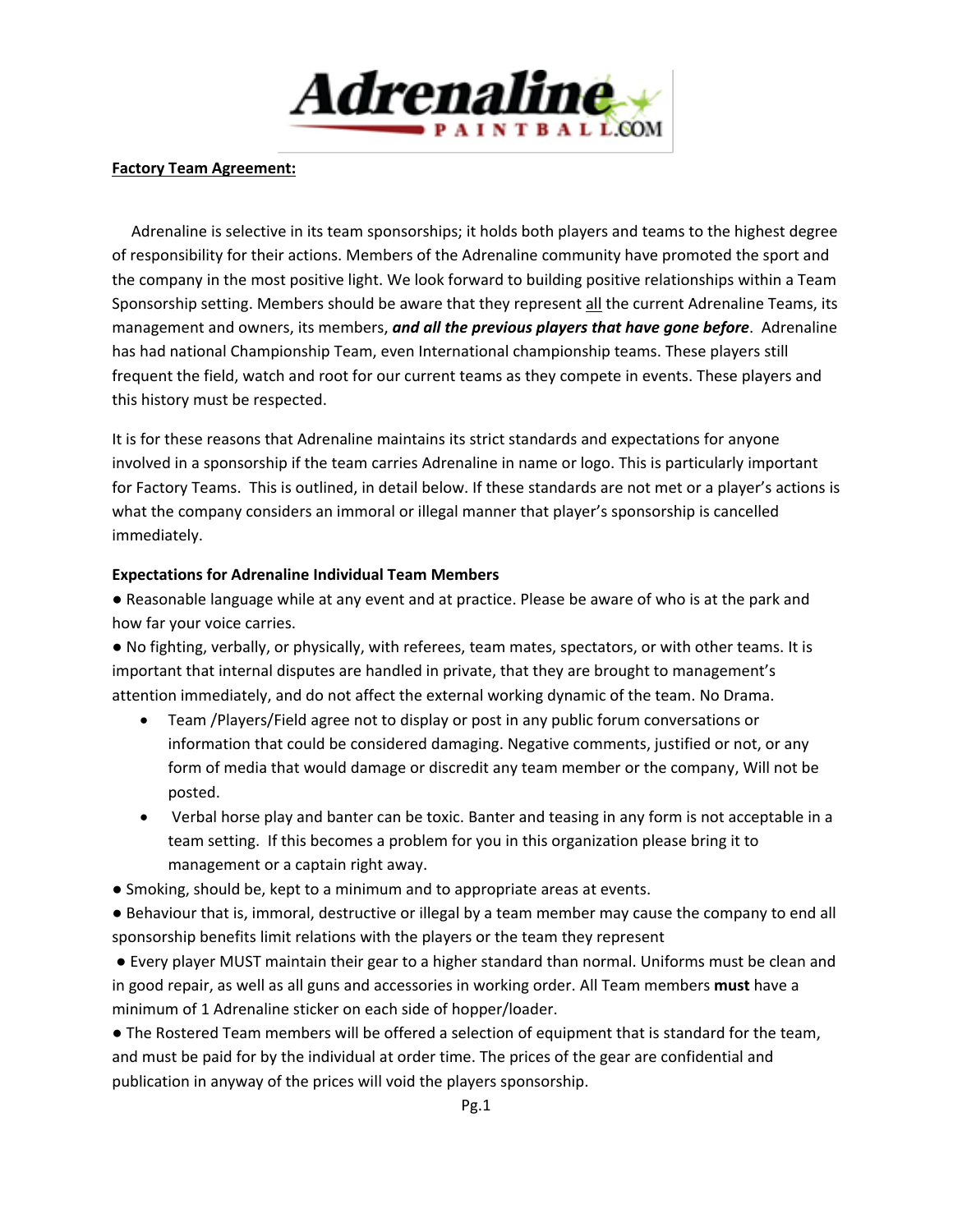Team pricing does not apply to the Player's guests. Guests pay regular price or advertised special pricing any time they visit Adrenaline. Teams can approach management for special prices for guest teams they have invited to practice. This should be done days in advance.

 The Team agrees to sponsor one Big Game or Special Event during the 2022 season with all the players on the team helping to ensure that the event runs smoothly by helping for a full day with tasks suggested by Adrenaline management**. This is the same full day regular staffer's work.**

# **Field set ups. Can be team fund raisers**

- Teams can do field set up by scheduling it in advance

The team will receive 3 cases of paint for setting up the field by 9am

- The team will receive 3 cases for clean up after 3:30pm. Clean up includes Squeegee bunkers, suck the air out, fold, and pack neatly in the bunker storage.
- Practices will be held as scheduled by management, coaches and captains. Participation of practices is not mandatory. However, if players continually miss or are late for practices the captains may sit them through Games or points.
- Teams can book additional Practices. There must be a minimum of 8 players to schedule a practise. That team needs to do their own field set up, and tear down. There is no compensation.
- Players cannot change teams or leave the team publicly without 90 days written notice. Players should consult with both team and field management before playing with teams from other sponsors.
- Adrenaline would be consulted for input before taking on talks with additional sponsors
- Completion of an annual field waiver, saves everyone time at registration, players are still required to register/check-in before entering the facility, **Every Day**.
- Team players are welcome to play in tournaments and Big Games at other parks. This is encouraged.
- Team players are encouraged to promote all aspects of Adrenaline Paintball and Paintball as a sport to others, on and off the field. Important events need to be shared appropriately on social media.
- Players will share Promotional posts from Adrenaline pages on Facebook and/or twitter.
- The company reserves the right of VETO on any business dealings, player guesting and/or decisions made within a factory team. The company must approve players before adding them to any roster.
- The team must have team photos taken at every event displaying the sponsor's banner.
- Teams will receive credits if members bring Private groups of 10 or more out \$65 minimum per player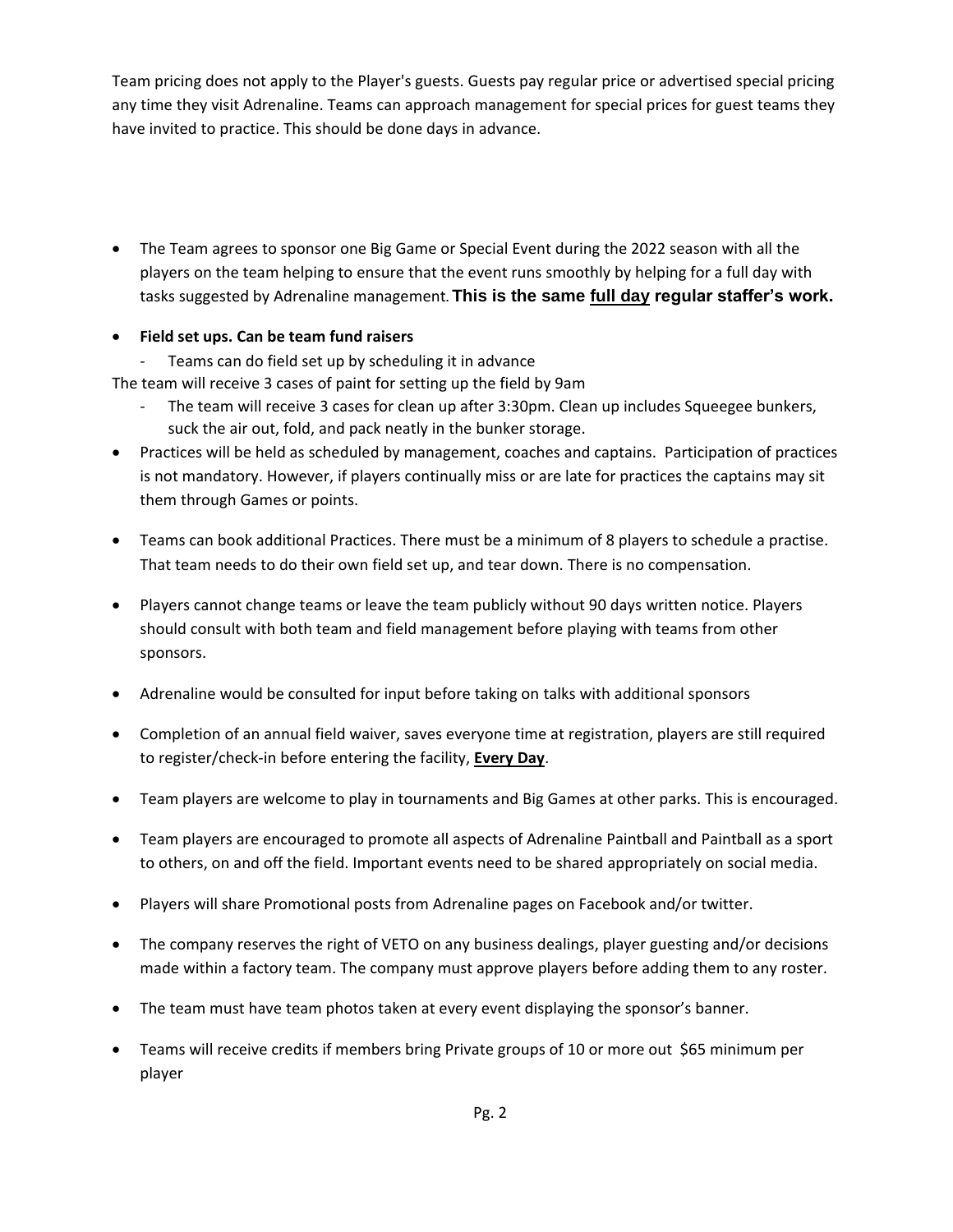#### **Adrenaline Paintball Obligations**

Professionally printed Team Jerseys with the Adrenaline Logo and hopper stickers for \$65 + tax

- $\circ$  10 15% discount on select equipment purchased. Large ticket items may be 5%.
- o Adrenaline Offers Fundraising opportunity to its Sponsored teams and players.
- o Practice & Regular play sessions Admission is \$10 for the 2022 season, paintballs are \$50+ tax (based at 2021). 2022 has yet to be determined.
- o BYO Paint from OPL events is allowed after 1st case is purchased at each session. Cheaper paint may or may not be available once the paint formulations have been announced for the season. Adrenaline representatives should use our field paint.
- o Team Players get \$10 Admission to all Big Games & Special Events.

#### **Rules and Suggestions**

- $\circ$  Deposit is \$120/ player. A pod fee of \$5/ event will be paid by every player.
- o Team pricing does not start until the deposit is paid.
- $\circ$  Each player will volunteer to help the team work at 1 special event per season. If players do not do their volunteer day the deposit is forfeited. Work days are a mandatory part of the program.
- $\circ$  Deposit will be refunded at Event 5 to the team to be used for paint if player has completed all their commitments.
- $\circ$  Special permission must be acquired to move from Practice to rec ball. It is not always appropriate for "Pro" players to join walk on.
- o Unfortunately, Players are not allowed to wear their team jerseys at regular paintball Recball sessions. Please do not wear tournament jerseys for rec ball play.
- $\circ$  Only gravity fed hoppers maybe allowed when playing with rental equipment players in recreational play
- $\circ$  The team staging area must be left Clean at the end of each day. Staff is not supplied to clean the team tent or staging area.
- $\circ$  Players are encouraged to mingle while staging. It's very, important not to appear click-ish and snobby.
- $\circ$  Players will not Cheat or play in a manner that puts a bad light on their fellow teammates or the company.
- o Practices should be scheduled as Open or closed at least 2 weeks in advance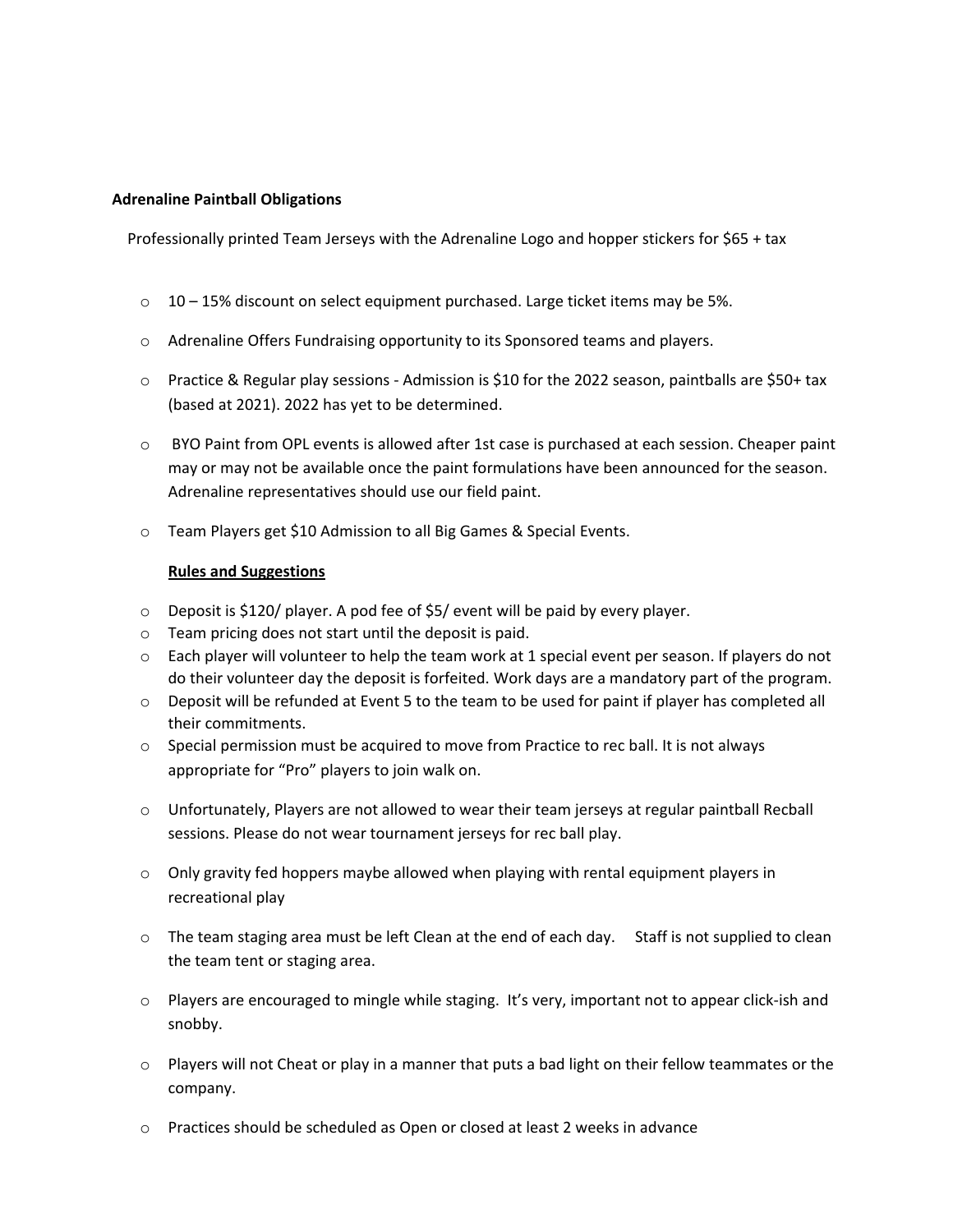o Team registration payments are Non Refundable

Pg3

## Team payments

D6 \$300 \$120 deposit by Nov 15<sup>th.</sup> \$200 fees by Jan 15<sup>th</sup> Balance by march 10th by \$300.

D5 \$750 \$120 deposit by Nov 15<sup>th</sup>. \$200 fees by Jan 15<sup>th</sup> \$200 fees by March 10th Balance before the 1 st event

### D4 \$900

\$120 deposit by Nov 15<sup>th</sup> \$200 fees by Jan 15<sup>th</sup> \$200 fees by March 10th Balance before the 1<sup>st</sup> event

Open division \$550 Deposit = November \$120 \$200 fees by Jan 15<sup>th</sup> \$200 fees by March 10th Balance before the 1<sup>st</sup> event

# **Paint Pooling**

*The purpose of pooling paint is to make the cost of practice fair. Back players should shoot double what a front or snake player may shoot. |Everyone should be encouraged to practice the full practice. Back players would only practice ½ as much as other players without pooling. Back players may be conservative during competitive play.* 

Paint will be pooled at events. Pooling, means that the cost is divided evenly between all players, no matter how many points are played or which position is played. Leftover paint will be used at the next official practice. The team captain may adjust the paint pool cost if a player is an affiliate or guest that is not playing in the regular rotations.

Paint maybe pooled at Official practices; this is voluntary, it is also fairer. If paint is pooled at practice a list of players in the pool must be handed into registration at the start of practice. All players pay the same even if one leaves early.

Please initial this page after reading it the control of the Date Date